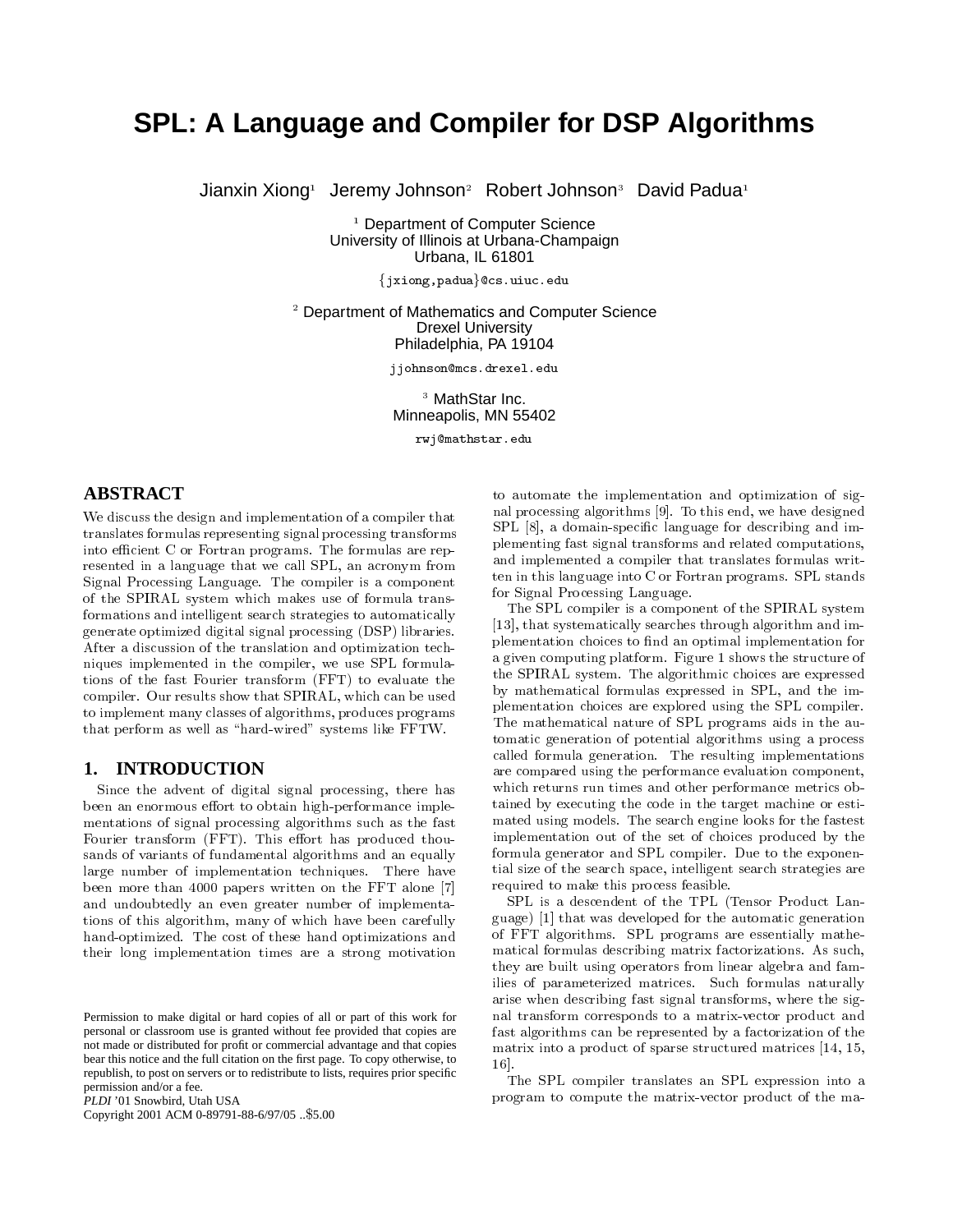

Figure 1: The SPIRAL framework

trix given by the SPL expression following a method first outlined in [10]. The semantics of the components of a SPL expression are defined using a template mechanism. This template mechanism allows the user to include additional operators and matrices in the SPL language. It also provides a mechanism to control the optimization and code generation strategies used by the compiler.

In this paper, we describe the translation process and optimization techniques used by the SPL compiler and present performance data for the code it generates. We use the FFT as a benchmark due to the availability of very highperformance implementations that can be used to measure the quality of the code produced by the SPL compiler. In particular, we show that the code produced is competitive with the best available software packages (FFTW [6] was used in our comparison) for performing similar computations.

Our system is more general than earlier systems, discussed in Section 5, that were hard-wired to generate only one class of signal processing programs. The use of SPL enables our system to generate any class of algorithm that can be represented as matrix expressions. Knowledge of particular matrix expressions is not included in the compiler, instead this knowledge is used by the formula generator when SPL programs are created and manipulated. As long as the algorithms can be described in SPL, all the steps needed to get a good implementation are automatic.

The rest of this paper is organized as follows. First, some background information about matrix factorizations and SPL are presented in Section 2. The organization and algorithms used by the compiler are presented in Section 3. Section 4 presents performance results. Finally, conclusions and future work are discussed in Section 5.

### SPL, MATRIX FACTORIZATIONS, AND 2. **FAST SIGNAL TRANSFORMS**

In this section we review the relationship between fast signal transforms and matrix factorizations, and we summarize how SPL can be used to represent matrix factorizations.

#### **2.1 Matrix Factorizations and Fast Signal Trans**forms

A signal transform can be represented by the matrixvector product,  $y = Mx$ , where the vector x denotes the input signal, the matrix  $M$  the transform, and  $y$  the transformed signal. Fast algorithms for computing  $y = Mx$  can be obtained by factoring the matrix  $M$  into a product of sparse structured matrices. For example, a one-dimensional discrete Fourier transform (DFT) is defined as  $y = F_n x$ , where the  $(p,q)$  element of  $F_n$  is  $\omega_n^{pq}$  with  $\omega_n = e^{-\frac{2\pi i}{n}}$ . The 4-point DFT

$$
F_4=\left[\begin{array}{rrrr}1 & 1 & 1 & 1 \\ 1 & -i & -1 & i \\ 1 & -1 & 1 & -1 \\ 1 & i & -1 & -i \end{array}\right]
$$

can be factored as

$$
F_4 = \begin{bmatrix} 1 & 0 & 1 & 0 \\ 0 & 1 & 0 & 1 \\ 1 & 0 & -1 & 0 \\ 0 & 1 & 0 & -1 \end{bmatrix} \begin{bmatrix} 1 & 0 & 0 & 0 \\ 0 & 1 & 0 & 0 \\ 0 & 0 & 1 & 0 \\ 0 & 0 & 0 & -i \end{bmatrix}
$$

$$
\begin{bmatrix} 1 & 1 & 0 & 0 \\ 1 & -1 & 0 & 0 \\ 0 & 0 & 1 & 1 \\ 0 & 0 & 1 & -1 \end{bmatrix} \begin{bmatrix} 1 & 0 & 0 & 0 \\ 0 & 0 & 1 & 0 \\ 0 & 1 & 0 & 0 \\ 0 & 0 & 0 & 1 \end{bmatrix}.
$$

Given the definitions

$$
I_m \equiv \text{the } m \times m \text{ identity matrix},
$$

$$
W_m(\omega_n) = \begin{bmatrix} 1 & & & \\ & \omega_n & & \\ & & \ddots & \\ & & & \omega_n^{m-1} \\ (can be written as W_m whenever it is \\\ clear in the context), \end{bmatrix}
$$

$$
L_s^{rs} \equiv \text{the } rs \times rs \text{ stride permutation matrix}
$$
  
with stride s.

the previous factorization can be written as

$$
F_4 = \left[ \begin{array}{cc} I_2 & I_2 \\ I_2 & -I_2 \end{array} \right] \left[ \begin{array}{cc} I_2 & \\ & W_2 \end{array} \right] \left[ \begin{array}{cc} F_2 & \\ & F_2 \end{array} \right] L_2^4.
$$

In general, we have

$$
F_n = \begin{bmatrix} I_n & I_n \\ I_n^2 & -I_n^2 \end{bmatrix} \begin{bmatrix} I_n & I_n \\ & W_n^2 \end{bmatrix} \begin{bmatrix} F_n & F_n \\ & F_n^2 \end{bmatrix} L_2^n. (1)
$$

and  $y = F_n x$  can be computed in 4 steps:

$$
step (1): t_1 = L_2^n x
$$
  
\n
$$
step (2): t_2 = \begin{bmatrix} F_2 \\ F_2 \\ F_2 \end{bmatrix} t_1
$$
  
\n
$$
step (3): t_3 = \begin{bmatrix} I_{\frac{n}{2}} \\ W_{\frac{n}{2}} \\ W_{\frac{n}{2}} \end{bmatrix} t_2
$$
  
\n
$$
step (4): y = \begin{bmatrix} I_{\frac{n}{2}} & I_{\frac{n}{2}} \\ I_{\frac{n}{2}} & -I_{\frac{n}{2}} \end{bmatrix} t_3
$$

This four-step computation, applied recursively, is the wellknown Cooley-Tukey FFT algorithm. Step (1) is a stride permutation that can be performed in  $n$  operations. Step (2) computes two FFTs of size  $\frac{n}{2}$ . Step (3) is the product of a diagonal matrix with a vector and therefore requires  $n$ operations. Step  $(4)$  requires 2 operations per row. The total number of operations,  $f(n)$ , is then  $n + 2f(\frac{n}{2}) + n + 2n =$  $f(\frac{n}{2})+O(n)$ , and, therefore,  $f(n)=O(nlog n)$ .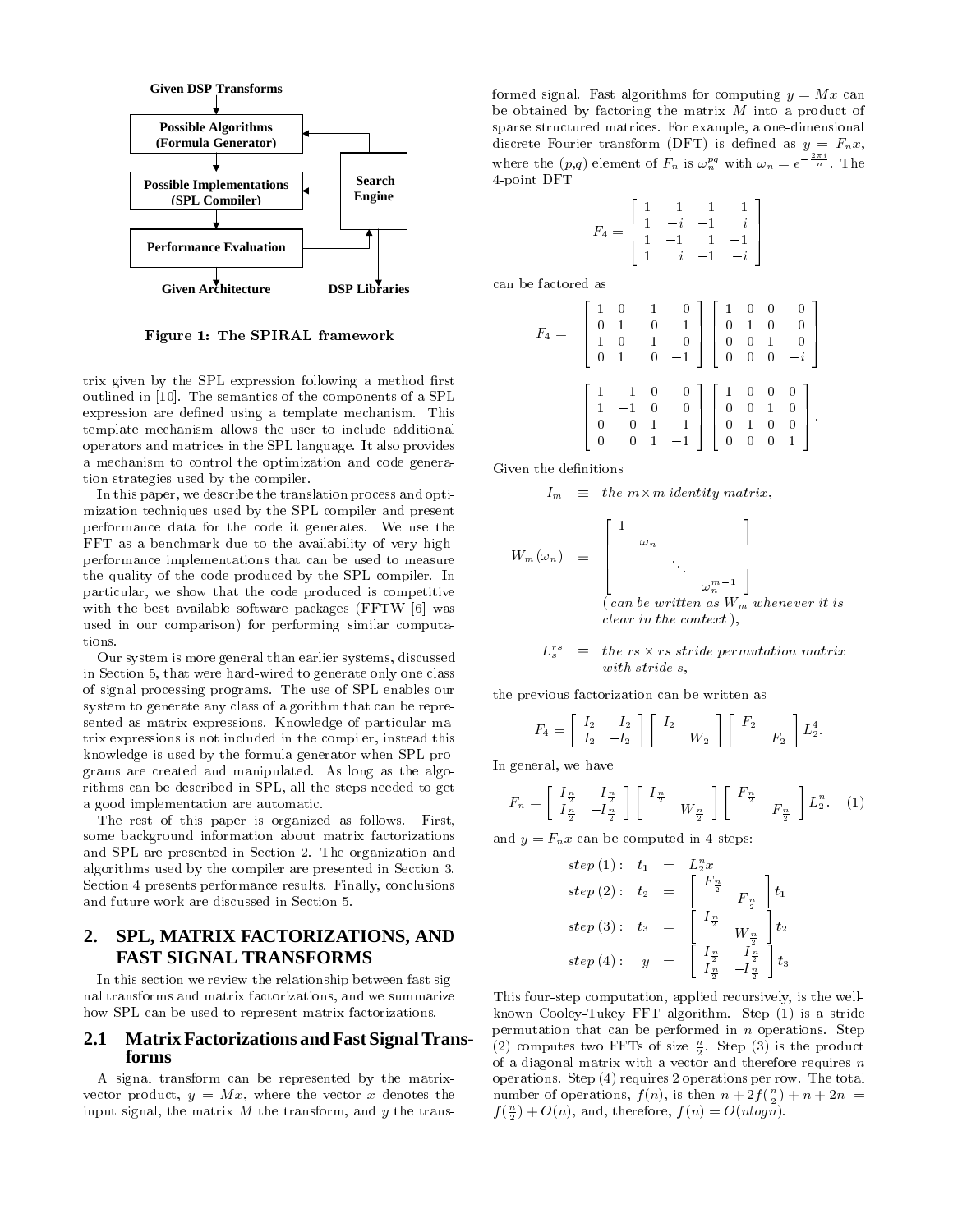The previous factorizations can be represented more concisely using the tensor product. Let A be an  $m \times m$  matrix and B be an  $n \times n$  matrix. The *tensor product* of A and B, denoted as  $A \otimes B$ , is the following  $mn \times mn$  matrix:

$$
A \otimes B \equiv \left[ \begin{array}{ccc} a_{11}B & \cdots & a_{1m}B \\ \vdots & \ddots & \vdots \\ a_{m1}B & \cdots & a_{mm}B \end{array} \right].
$$
 (2)

The tensor product has interesting interpretations when one of the operands is the identity matrix. Thus,

$$
I_m \otimes A = \begin{bmatrix} A & & & \\ & \ddots & & \\ & & A \end{bmatrix}
$$

represents an identical transformation applied to successive sub-vectors of the input vector, and

$$
A \otimes I_m = \left[ \begin{array}{ccc} a_{11}I_m & \cdots & a_{1n}I_m \\ \vdots & \ddots & \vdots \\ a_{n1}I_m & \cdots & a_{nn}I_m \end{array} \right]
$$

represents the same transformation applied to strided subvectors of the input vector with stride  $m$ .

The FFT factorization expressed in Equation 1 can be represented using the tensor product notation as follows:

$$
F_n = (F_2 \otimes I_{\frac{n}{2}}) T_{\frac{n}{2}}^n (I_2 \otimes F_{\frac{n}{2}}) L_2^n, \tag{3}
$$

where  $T^n_{\frac{n}{2}}=\left[\begin{array}{cc} I_{\frac{n}{2}} & \\ & W_{\frac{n}{2}}\end{array}\right],$  is known as the  $twiddle$   $matrix.$ The general definition of twiddle matrix is:

$$
T_m^{mn} = \begin{bmatrix} I_m & & \\ & W_m & \\ & & W_m^{n-1} \end{bmatrix} . \tag{4}
$$

A more general form of the previous factorization, that does not require  $n$  to be even, is:

$$
F_{rs} = (F_r \otimes I_s)T_s^{rs}(I_r \otimes F_s)L_r^{rs}.
$$
 (5)

This is also called *decimation in time FFT*.

Other factorizations are possible by using the identity:

$$
A_{m \times m} \otimes B_{n \times n} = L_m^{mn} (B_{n \times n} \otimes A_{m \times m}) L_n^{mn}.
$$
 (6)

Examples of such factorizations include, *decimation in fre* $quency$   $FFT:$ 

$$
F_{rs} = L_r^{rs} (I_r \otimes F_s) T_s^{rs} (F_r \otimes I_s), \qquad (7)
$$

a parallel form of the FFT  $(I_m \otimes A$  can be trivially implemented as a parallel loop):

$$
F_{rs} = L_r^{rs} (I_r \otimes F_s) L_s^{rs} T_s^{rs} (I_r \otimes F_s) L_r^{rs}, \qquad (8)
$$

and a vector form:

$$
F_{rs} = (F_r \otimes I_s) T_s^{rs} L_r^{rs} (F_s \otimes I_r).
$$
 (9)

Finally, the following identity further generalizes the previous factorizations of  $F_n$ :

$$
F_n = \prod_{i=1}^t \left[ (I_{n_{i-}} \otimes F_{n_i} \otimes I_{n_{i+}}) (I_{n_{i-}} \otimes T_{n_{i+}}^{n_i n_{i+}}) \right] \cdot \prod_{i=t}^1 (I_{n_{i-}} \otimes L_{n_i}^{n_i n_{i+}}),
$$
\n(10)

where  $n = n_1 \cdots n_t$ ,  $n_{i-1} = n_1 \cdots n_{i-1}$ , and  $n_{i+1} = n_{i+1} \cdots n_t$ . Proof of the above factorization equations can be found in  $\left[10\right]$ .

Applying this last factorization recursively to each  $F_{n,i}$ until the base case is equal to  $F_2$  leads to an algorithm for computing  $F_n$ . The special case when  $t = 2$ ,  $n_1 = 2$ , and  $n_2 = \frac{n}{2}$  leads to the standard recursive FFT. Other recursive breakdown strategies are obtained by choosing different values for  $n_1$  and  $n_2$  or by choosing other factorizations such as those shown above. The special case when  $n_1 = \cdots n_t = 2$ leads to the standard iterative, radix-two, FFT. Equation 10 allows us to explore various amounts of recursion and iteration along with different breakdown strategies.

Other transforms can be factored in a similar manner. These include the Walsh-Hadamard transform (WHT)

$$
WHT_2 = F_2,
$$
  
\n
$$
WHT_{2^n} = \prod_{i=1}^t (I_{2^{n_1} \dots 2^{n_{i-1}}} \otimes WHT_{2^{n_i}} \otimes I_{2^{n_i+1} \dots 2^{n_t}}),
$$

and the *discrete* cosine transform  $(DCT)$ 

$$
\begin{array}{rcl}\nDCTII_2 & = & diag(1, 1/\sqrt{2}) \cdot F_2, \\
DCTII_n & = & P \cdot (DCTII_{\frac{n}{2}} \oplus DCTIV_{\frac{n}{2}}) \cdot (I_{\frac{n}{2}} \otimes F_2)^Q, \\
DCTIV_n & = & S \cdot DCTII_n \cdot D.\n\end{array}
$$

In this last set of equations,  $P,Q$  are permutation matrices, D, S are diagonal matrices,  $\oplus$  is the direct sum, and  $A^Q$ means the conjugation  $Q^{-1}AQ$ .

# 2.2 The SPL Language

SPL is a convenient language for describing matrix factorizations, and hence fast algorithms for computing matrixvector products. In particular, it can be used for describing fast signal transforms such as the FFT. SPL expressions are matrix expressions involving general matrices and parameterized matrices such as  $F_8$  and  $L_8^{32}$ . An SPL expression may involve a variety of operations including composition, direct sum, and tensor product. SPL represents matrix operations in Cambridge Polish notation. For example, (compose A B) represents the matrix product  $A \cdot B$ . A matrix can be specified by giving the value of all its elements, or it can be represented by a parameterized matrix. For example, a  $2 \times 2$  identity matrix can be represented as (matrix (1 0)  $(0 1)$ , (diagonal  $(1 1)$ ) or  $(1 2)$ .

An SPL program contains one or more SPL expressions (or formulas). Each expression can be optionally preceded by definitions and compiler directives. An SPL formula can be interpreted as a matrix or, more importantly for our purposes, as a subroutine that accepts a vector as the input and output the result of the corresponding matrix-vector product. In this section, we briefly review the syntax used by SPL. Further details are available in [8].

Typical components of SPL expressions are:

(1) General matrices, for example:  $(\text{matrix} ((a11 ... a1n) ... (am1 ... amn))$  $(diagonal (a11 ... ann))$ (permutation (k1 ... kn))

```
(2) Parameterized matrices, for example:
```

```
; identity matrix
(I_n)(F n)
```
- ; Fourier transform by definition
- ; stride permutation matrix  $(L \text{ mn } n)$
- (T mn n) ; twiddle matrix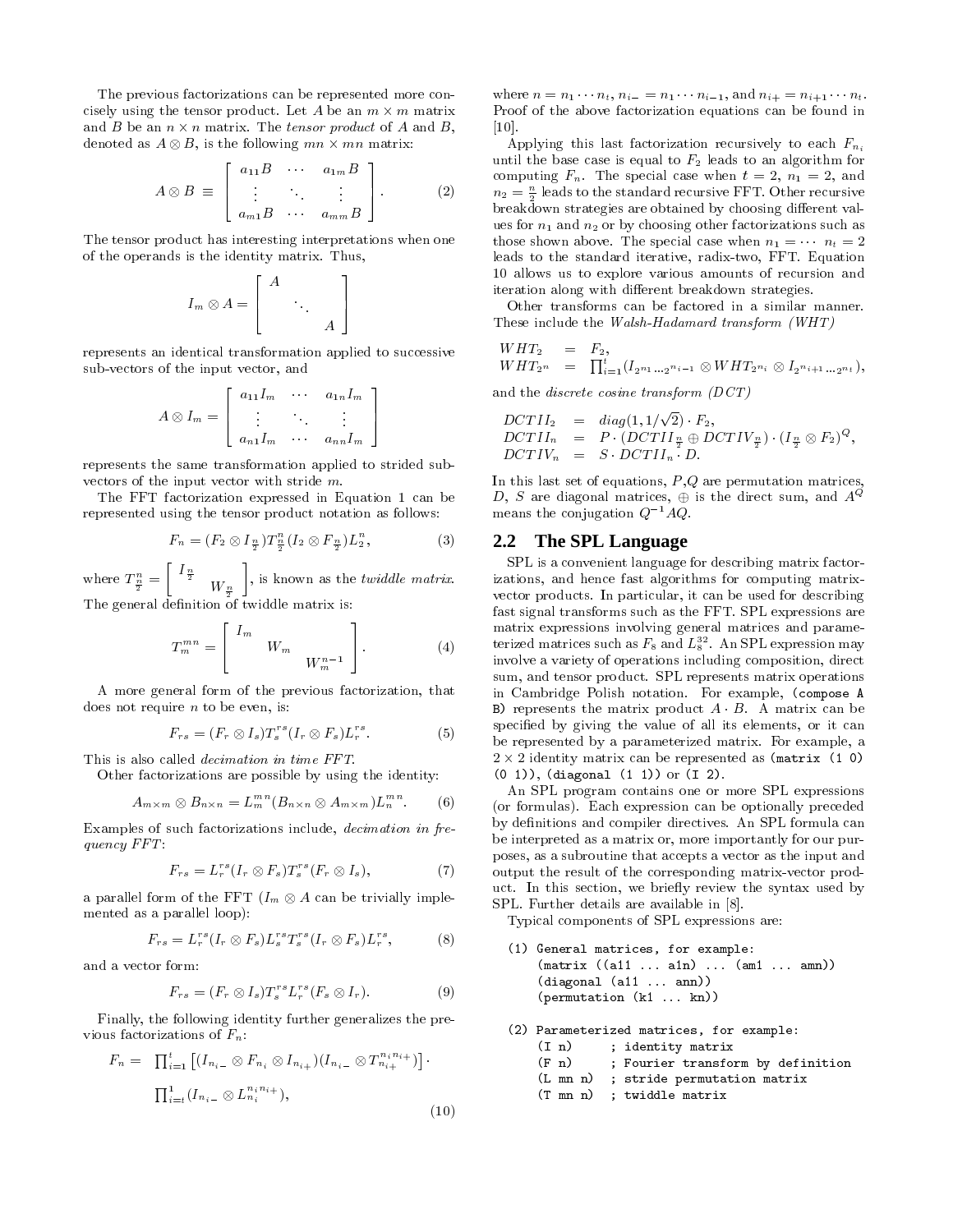| (3) Matrix operations, for example: |                  |
|-------------------------------------|------------------|
| $\text{(composite A1  An)}$         | ; matrix product |
| (tensor A1  An)                     | ; tensor product |
| (direct-sum A1  An) ; direct sum    |                  |

The elements of a matrix can be real or complex numbers. In SPL, these numbers can be specified as constant scalar expressions, which may contain function invocations and symbolic constants like pi. Thus, expressions like 12, 1.23, sqrt(2), and  $(cos(2*pi/3.0), sin(2*pi/3.0))$  are valid scalar SPL expressions. All constant scalar expressions are evaluated at compile-time.

An SPL program may contain templates, a mechanism to add new parameterized matrices and matrix operations:

```
(4) Template definition
    (template pattern condition i-code-list)
```
We'll discuss templates in Section 3.

In SPL, a formula can be assigned a name so that it can be reused elsewhere.

```
(5) Name assignment
    (define name formula)
```
Lines starting with " $\sharp$ " are compiler directives, and the contents between a ";" and the new line are comments.

Compiler directives control some of the compiler actions. For example, an SPL formula can be preceded by a #subname directive to specify the name of the subroutine to be generated. Other directives include: #unrol1, which controls the loop unrolling; #datatype, which specifies the type (real or complex) of the data to be manipulated; #language, that specifies the target language; and #codetype, that specifies whether the intrinsic type of the input vector and intermediate operands will be real or complex when the target language is Fortran. When the #datatype is complex and the #codetype is real, the complex values will be represented as pairs of real numbers and, for each complex operation, the compiler will generate the corresponding real operations.

To illustrate SPL, consider the formula:

$$
F_{16}=(F_4\otimes I_4)T_4^{16}(I_4\otimes F_4)L_4^{16}
$$

where

$$
F_4 = (F_2 \otimes I_2) T_2^4 (I_2 \otimes F_2) L_2^4
$$

The SPL program corresponding to this formula is

```
(define F4
    (compose
        (tensor (F 2) (I 2)) (T 4 2)(tensor (I 2)(F 2)) (L 4 2)))#subname fft16
(compose
        (tensor F4 (I 4)) (T 16 4)(tensor (I 4) F4) (L 16 4))
```
#### $3.$ **THE COMPILER**

The SPL compiler generates a Fortran or C subroutine for each SPL formula. The compiler proceeds in five phases: parsing, intermediate code generation, intermediate code restructuring, optimization, and target code generation. Each of these phases is described below in separate subsections.

### 3.1 Parsing

The parser translates each SPL formula into an abstract syntax tree (AST) containing matrix operations and matrices. The AST is binary. N-ary formulas such as (compose A1 ... An) are associated right-to-left. Nested expressions must be used in order to specify a different association order.

### 3.2 Intermediate Code Generation

All SPL operations have to be defined using templates. Templates for pre-defined operations, such as those corresponding to the parameterize matrices and matrix operations mentioned in Section 2.2, are placed in a start-up file that is read by the compiler before reading the source SPL program. Only when the formula matches a template does the compiler know the meaning of the formula and can generate code for it. This approach provides great flexibility and extensibility. New parameterized matrices and new matrix operations can be easily added using templates.

A template consists of: a pattern, a condition, and an intermediate code (or  $i\text{-}code$ ) sequence. If an SPL formula matches the pattern and satisfies the condition, then the SPL formula can be translated into the intermediate code specified by the template. Matching is attempted in the reverse order of definition so that new templates override earlier ones and in particular override pre-defined templates that are processed by the SPL compiler as if they were defined at the beginning of the program.

The pattern is an SPL formula that can contain pattern *variables*. All pattern variables end with an underscore  $($ .). Pattern variables that start with a lower-case letter can match any integer constant and those that start with an upper-case letter can only match SPL formulas. For example, the pattern  $(I n)$  matches  $(I 1)$  or  $(I 2)$ ; and the pattern (compose X\_ Y\_) matches (compose (F 2)(I 3)) or (compose (compose A B) (tensor (I 2) C)), where A, **B** and **C** are defined symbols representing formulas. Pattern variables can not match undefined symbols. For example, although the pattern  $(I_n)$  can match  $(I_2)$ ,  $(I_4)$ , and so on, it can not match a generic  $(I_m)$ . This limitation is consistent with the fact that SPL is designed to describe fixed size computations.

The condition of a template is a C-style boolean expression, enclosed by brackets. For instance, a pattern (L m n\_) with condition [ m\_==2\*n\_ ] will match the formula (L 4 2), but not  $(L 4 1)$ . Here m and n matches 4 and 2, respectively. The condition is optional.

I-code instructions are Fortran-style "do" loop headers, "end do" statements, or four-tuples containing an operator and up to three operands. Operators are mainly arithmetic operations, such as  $+, -, *, /$  and assignment. Operands can be constants, pattern variables, scalar variables, vector variables, or *intrinsic functions*. If a pattern variable matches an SPL formula, properties of the formula represented as "components" of the pattern variable can be used as scalar values. For example, if A is a pattern variable, then A<sub>-</sub> in size is the size of the input vector of the formula represented by A. Similarly, A. out size is the size of the output vector. Scalar variables can be loop indices (named \$10, \$11, ...), integer variables (named  $r0$ ,  $r1$ , ...), and floating point or complex variables (named \$10, \$11, ...). Vector variables can be the input vector \$in, output vector \$out, or temporary vectors (named  $t0$ ,  $t1$ , ...). The subscripts of vector variables are always linear combinations of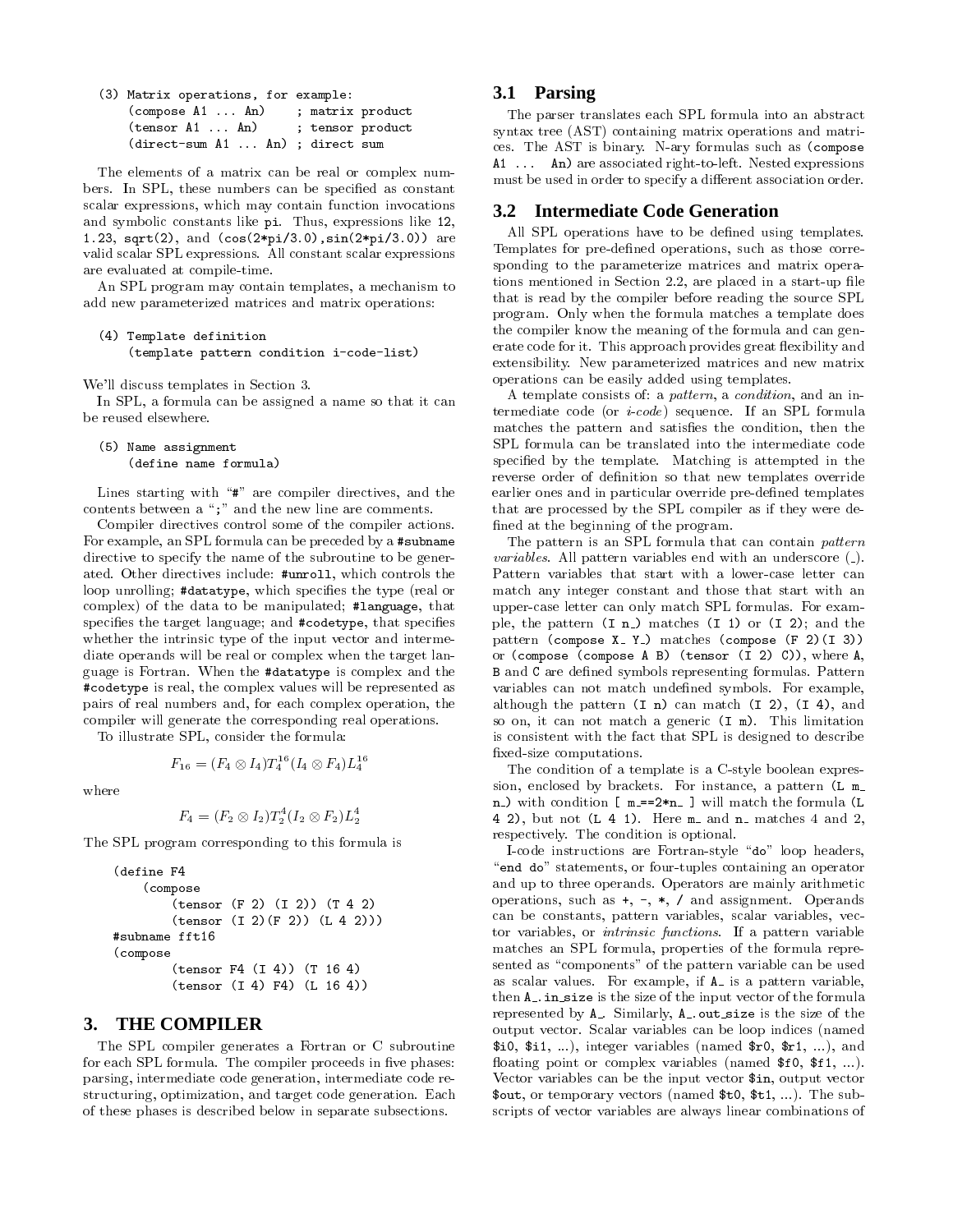loop indices with integer coefficients. Intrinsic functions are parameterized scalar function. For example,  $W(n, k)$  is an intrinsic function which returns the value  $\omega_n^k$ . Here **n** and **k** can be scalar constants or variables.

An example template is the following definition of the semantics of  $(F n_+)$ :

```
(template (F n) [n > 0])(do $i0 = 0.n -1$out ($i0) = 0do $i1 = 0, n_1-1$r0 = $i0 * $i1$f0 = W(n_ $r0) * $in ($i1)$out ($i0) = $out ($i0) + $f0end
  end))
```
Each template has six implicit parameters: \$in, \$out, \$in\_stride, \$out\_stride, \$in\_offset and \$out\_offset, which represent the input vector, the output vector, and the strides and offsets to access each of these vectors (these values were assumed to be 1 in this example to make the code easier to understand). Furthermore, the size of the input and output vectors, \$in\_size and \$out\_size respectively, is inferred by the SPL compiler from the template.

Templates can be applied recursively. For example, the following template defines the compose operation.

```
(template (compose A_ B_))
    [A_ \cdot \text{in}_ \text{size} == B_ \cdot \text{out}_ \text{size}](B_($in, $t0, 0, 0, 1, 1)
      A_-($t0, $out, 0, 0, 1, 1 ))
```
Here, pattern variables A and B are followed by a list of parameters to be used during expansion of the formula represented by the pattern variable. The formula (compose  $(I 2)(F 2)$  will match this template with  $A=(I 2)$  and  $B = (F 2)$ . The i-code sequence contains pattern variables, so the compiler tries to find templates which match the subformulas  $(I\ 2)$  and  $(F\ 2)$ , replacing the two pattern variables and their parameters with the code generated from the sub-formulas. The first parameter of the pattern variables, \$in in the first instruction and \$t0 in the second, will be used as the value of \$in in the matching template. The second parameter will be used as the value of \$out. The other four parameters correspond to the offsets and strides for the input and output vectors. In this case, the offsets are always zero, and the strides are always one.

The pattern can be as elaborate as any SPL formula. Thus, code generation strategies can be defined for all formula patterns regardless of their complexity. By using the appropriate template, it is possible to reproduce the effect of some compiler optimizations.

For example, the SPL formula (compose (tensor (I 8) A) (tensor (I 8) B)) could be translated into two consecutive loops using a tensor template (twice) and a compose template. To merge these two loops into one, we can define a template which recognizes the complete formula and generates a single loop. The effect is the same as loop fusion.

Templates can be generated by a search engine. Thus, in a system such as SPIRAL, the search can include different formulas, different code generation strategies, and different optimization parameters in a uniform way.

# 3.3 Intermediate Code Restructuring

We discuss next three transformations that can be applied to the i-code after it is generated by the template mechanism: loop unrolling, intrinsic function evaluation, and type transformation.

### 3.3.1 Loop unrolling

The presence of pattern variables in the templates may force the use of loops in the i-code sequence. Thus, although a loop-free i-code sequence is possible when the pattern represent a constant-size parameterized matrix such as  $(F 2)$ , loops are needed for patterns containing a variable size term such as  $(F n)$ . A template for  $(F n)$  was presented in Section  $3.2$ .

However, after matching the pattern with a specific SPL formula, these loop bounds become constant values. The compiler may be directed to unroll the loops, fully or partially, to reduce loop overhead and increase the number of choices in instruction scheduling. When the loops are fully unrolled, not only is loop control overhead eliminated but it also becomes possible to substitute scalar variables for array elements. The use of scalar variables tends to improve the quality of the code generated by Fortran and C compilers which are usually unable to analyze codes containing array subscripts even if the subscripts are constants. The downside of unrolling is the increase in code size.

In SPL, the degree of unrolling can be specified for the whole program or for a single formula. For example, with the command-line option "-B 32", all the loops in those subformulas whose input vector is smaller than or equal to 32 are fully unrolled. To see how to control loop unrolling for individual formulas, consider the following SPL program:

```
#datatype real
#unroll on
(define I2F2 (tensor (I 2)(F 2)))#unroll off
#subname I64F2
(tensor (I 32) I2F2)
```
It generates the following Fortran sequence where the unrolled version of I2F2 appears as the body of the loop:

```
subroutine I64F2(y, x)implicit real*8(f)
implicit integer(r)real*8 y(128), x(128)do i0 = 0, 31
   y(4*10+1) = x(4*10+1) + x(4*10+2)y(4*10+2) = x(4*10+1) - x(4*10+2)y(4*10+3) = x(4*10+3) + x(4*10+4)y(4*10+4) = x(4*10+3) - x(4*10+4)end do
```
In the generated code, the input and output vector is named as x and y, respectively.

### 3.3.2 Intrinsic function evaluation

All intrinsic functions are evaluated at compile-time. If all the parameters of an intrinsic function are constant, the intrinsic function invocation is replaced by its value. If one or more of the parameters are loop indices and the others are constant, then the compiler evaluates the intrinsic function for all possible values of the loop indices, places these values in a table, and replaces the intrinsic function invocation with a reference to the table accessed through the loop indices.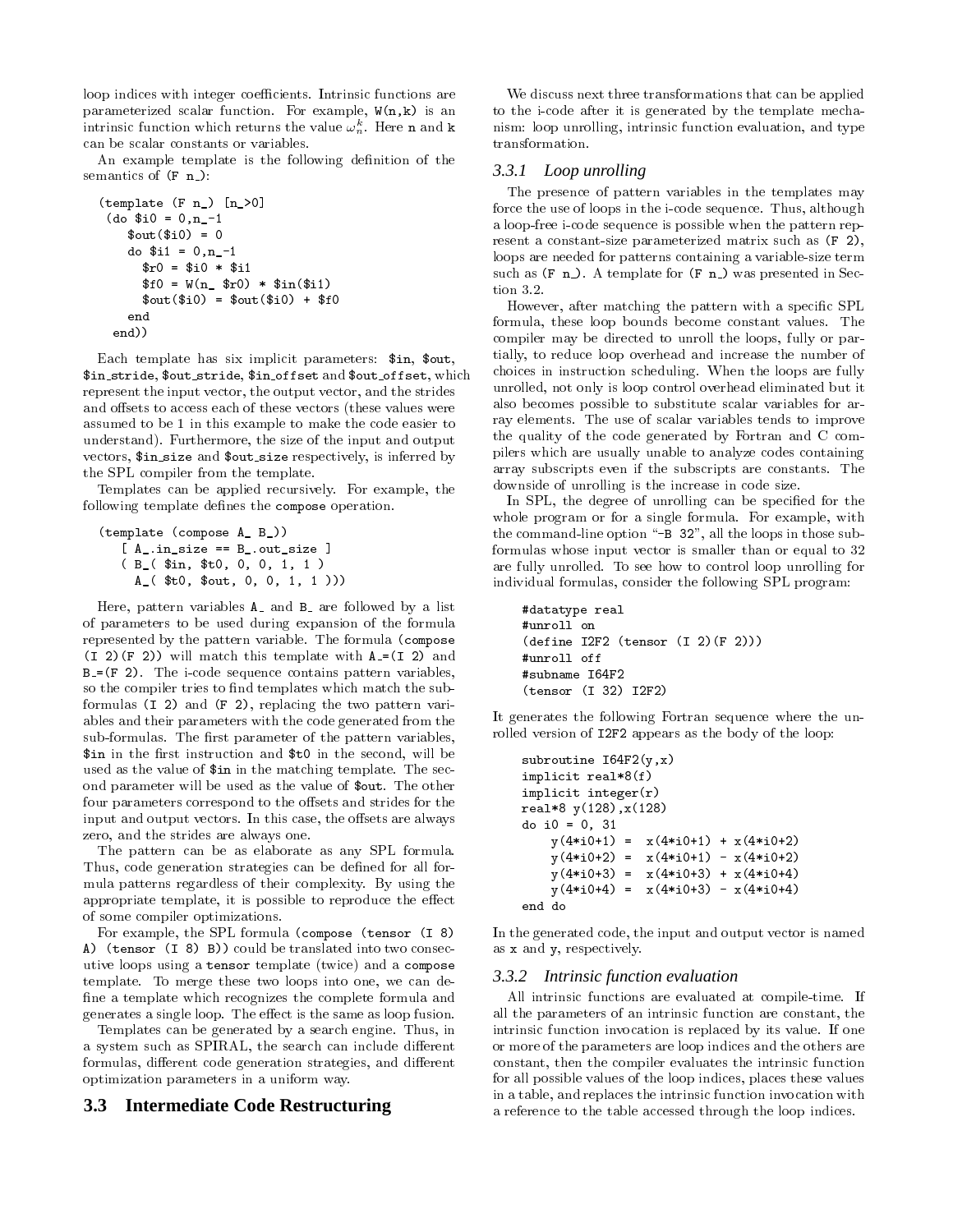| Model      | Ultra5       | Origin 200         | $_{\rm PC}$  |                                                                            |
|------------|--------------|--------------------|--------------|----------------------------------------------------------------------------|
| <b>CPU</b> | 333MHz Ul-   | 180MHz             | 400MHz       |                                                                            |
|            | traSPARC     | <b>MIPS</b>        | Pentium II   |                                                                            |
|            | Пi           | R <sub>10000</sub> |              | 1 <del>  0 0 0 0 0 0 0 0 0</del>                                           |
| L1 cache   | 16KB/16KB    | 32KB/32KB          | 16KB/16KB    |                                                                            |
| $L2$ cache | 2MB          | 1MB                | 512KB        |                                                                            |
| Memory     | 128MB        | 384MB              | 256MB        |                                                                            |
| OS.        | Solaris 7    | IRIX64 6.5         | Linux kernel |                                                                            |
|            |              |                    | 2.2.18       |                                                                            |
| Compiler   | Sun<br>Work- | MIPSpro            | egcs $1.1.2$ | $0 - 9$                                                                    |
|            | shop $5.0$   | 7.3.1.1m           |              | performance (default optimization=1)<br>$\frac{6}{\pi}$<br>$\frac{6}{\pi}$ |

 -

### *3.3.3 Type transformation*

 $\blacksquare$  . The contract of the contract of the contract of the contract of the contract of the contract of the contract of the contract of the contract of the contract of the contract of the contract of the contract of the & - - &- - - - -8 -- -8  - -   -  - - --- - - -8 -   - &- - --  -8  -( - -8 -  - - - -  -- H-(- -  -(-   $\blacksquare$  . The contract of the contract of the contract of the contract of the contract of the contract of the contract of the contract of the contract of the contract of the contract of the contract of the contract of the - -8-- - -- -   $\mathbf{W}$  $\blacksquare$  . The contract of the contract of the contract of the contract of the contract of the contract of the contract of the contract of the contract of the contract of the contract of the contract of the contract of the  $\imath$  (the square root of  $-1$ ) with a swap instruction followed  $\qquad \qquad \frac{1}{\pi}$  | &  - 

### **3.4 Compiler Optimizations**

 - - -    $\mathbf{R}$  . The set of the set of the set of the set of the set of the set of the set of the set of the set of the set of the set of the set of the set of the set of the set of the set of the set of the set of the set of t - -- -   - -  -   (- &-  J   $\sim$  . The second contract of the contract of  $\sim$  , the second of  $\sim$  , the second of  $\sim$  . The second of  $\sim$  - (- " complier was necessary to improve the quality of the code --- & - (-   - - - -Barat de la companya de la companya de la companya de la companya de la companya de la companya de la company

results the contract of the contract of the contract of the contract of the contract of the contract of the con - - - --- - -9    $\blacksquare$  $\blacksquare$  . The contract of the contract of the contract of the contract of the contract of the contract of the contract of the contract of the contract of the contract of the contract of the contract of the contract of the --  - &- 6 - -- (-  - -? #6% "E #<% - - (-  (&-E #7% - " -- (- - - & - - &!results are the contract of the contract of the contract of the contract of the contract of the contract of the  $\blacksquare$  . The set of the set of the set of the set of the set of the set of the set of the set of the set of the set of the set of the set of the set of the set of the set of the set of the set of the set of the set of the  $\mathbf{R}$  . The contract of the contract of the contract of the contract of the contract of the contract of the contract of the contract of the contract of the contract of the contract of the contract of the contract of th  $\mathbf{r}$  , and the contract of the contract of the contract of the contract of the contract of the contract of the contract of the contract of the contract of the contract of the contract of the contract of the contract o

 $\blacksquare$  . The state of the state of the state of the state of the state of the state of the state of the state of the state of the state of the state of the state of the state of the state of the state of the state of the  - &!- - -  - # - $-$  ), coppensionly model, accurated with the common contract complete the  $\sim$  - - & :. -- - - " -   (-- ) - -  $\mathbb{R}^n$  and  $\mathbb{R}^n$  . The contract of the contract of the contract of the contract of the contract of the contract of the contract of the contract of the contract of the contract of the contract of the contract of t results are the contract of the contract of the contract of the contract of the contract of the contract of the . The contract of the contract of the contract of the contract of the contract of the contract of the contract of the contract of the contract of the contract of the contract of the contract of the contract of the contrac  $\mathbb{P}$  . The set of the set of the set of the set of the set of the set of the set of the set of the set of the set of the set of the set of the set of the set of the set of the set of the set of the set of the set of t  $\mathbb{R}^n$  . The contract of the contract of the contract of the contract of the contract of the contract of the contract of the contract of the contract of the contract of the contract of the contract of the contract of optimizations.





- ! -! --"-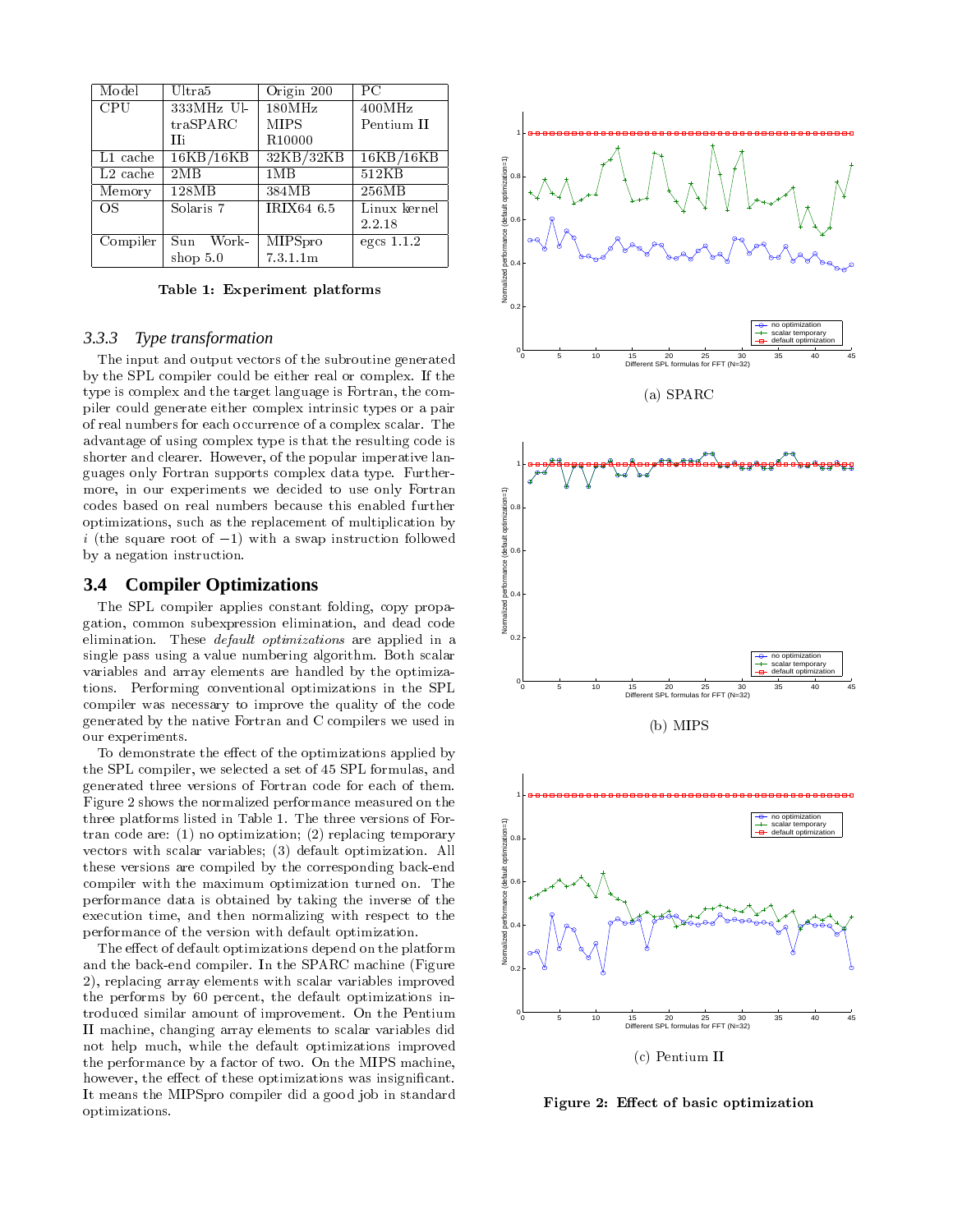An additional effect of these optimizations is that they improve the readability of the target code by avoiding much of the redundant code that would be generated otherwise.

The compiler also applies two, machine-dependent, peephole optimizations. One replaces unary minus operators on double precision operands with subtraction operations or negative constants. For example, the compiler generates "f2=0-f1" instead of "f2=-f1", and "f2=(-7) $*f1$ " instead of " $f2 = -7*f1$ ". The reason is that, on SPARC systems, arithmetic negation is a single precision instruction and it takes at least six cycles for the floating point unit to switch between single precision mode and double precision mode. Another optimization declares all temporary variables as "automatic" so they will be allocated on the stack. Many Fortran compiler, by default, regards all variables as static. This transformation led to significant performance improvements on SPARC systems. Both of these transformations are machine-specific and may not have a positive effect on machines other than the SPARC.

#### **Target Code Generation**  $3.5$

In addition to generating code in different target languages, the SPL compiler can add stride and offset information to the input and output vectors, so that the computation can be performed and the result stored in vector elements that are not consecutive and do not start at the beginning of the vector. For example, if the input stride is 2, the output stride is 4 and both offsets are 1, then the code generated for  $(I\ 2)$  will copy  $x(1)$ ,  $x(3)$  to  $y(1)$ ,  $y(5)$ (suppose subscripts start from 0). The compiler also can vectorize the resulting code by adding an outer loop to the the code so the computation changes from A to  $A \otimes I_m$ , where  $m$  is a parameter and  $A$  is a formula.

#### 4. **EXPERIMENTS**

To evaluate the SPL compiler, we present results on code generation of the FFT transforms  $F_{2i}$ , with i between 1 and 20. We used a simple search strategy in these experiments. More elaborate strategies are possible and they may produce codes with better performance than the codes tabulated in this paper. However, the simple strategy we used was sufficient to match the performance of the codes generated by FFTW and demonstrate the viability of this approach.

Our search strategy proceeded by first searching for a good implementation for small-size transforms, 2 to 64, and then searching for a good implementation for larger size transforms that use the small-size results as basic computation modules. For the small sizes, we used dynamic programming over all possible factorizations using Equation 10 (Section 2.1) and, for each size, we selected the factorization with the lowest execution time. For larger sizes, we also used dynamic programming over the factorization obtained by using the equation

$$
F_{rs} = (F_r \otimes I_s)T_s^{rs}(I_r \otimes F_s)L_r^{rs}
$$

with the restriction that  $r \leq 64$ . The formula was applied recursively to  $F_s$  until  $s \leq 64$ . In the case of large-size FFTs the dynamic programming algorithm kept the three best results at each stage instead of just one as is usually done. To generate code for large size FFTs, templates for  $F_r$ ,  $2 \leq r \leq 64$ , were created using for the intermediate code component the outcome of the search for small-size

transforms. The reason we chose this strategy is that it parallels the strategy followed by FFTW.

The experiments were carried out on the same platforms as described in Table 1. In the rest of this section, we first present the performance results for small-size transforms, then the results for larger sizes. In each case, we compare performance with FFTW.

#### 4.1 **Small Size FFTs**

For small-size problems, after some trial and error, we found that it is usually better to generate straight-line code because loop control overhead is eliminated and all the temporary variables can be scalars. Using scalars enables the back-end compiler to do a better optimization job. Furthermore, for small-size transforms, code size does not affect performance.

For a given FFT size, the number of operations generated by the compiler is fixed, and the performance depends exclusively on factors such as register allocation, memory access pattern, and instruction scheduling. These factors are influenced by the order in which the instructions appear in the source program. We found this order to be an important factor despite the fact that optimizing compilers are supposed to do instruction reordering. In the experiments reported here, the different computation orders were exclusively the result of using different formulas. For example, the following two formulas are different factorizations of  $F_8$ :

```
common definition
(define F4
    (compose (tensor (F 2)(I 2) (T 4 2)(tensor (I 2)(F 2)) (L 4 2)))); formula-1
(compose (tensor (F 2)(I 4)) (T 8 4)
       (tensor (I 2) F4) (L 8 2))
; formula-2
\text{(composite (tensor F4 (I 2)) (T 8 2)}(tensor (I 4)(F 2)) (L 8 4))
```
The corresponding Fortran code using complex arithmetics perform the same computations but in different order:

| ; formula-1             | ; formula-2             |
|-------------------------|-------------------------|
| $f0 = x(1) + x(5)$      | $f0 = x(1) + x(5)$      |
| $f1 = x(1) - x(5)$      | $f1 = x(1) - x(5)$      |
| $f2 = x(3) + x(7)$      | $f2 = x(2) + x(6)$      |
| $f3 = x(3) - x(7)$      | $f3 = x(2) - x(6)$      |
| $f4 = (0, -1)*f3$       | $f4 = x(3) + x(7)$      |
| $f5 = f0 + f2$          | $f5 = x(3) - x(7)$      |
| $f6 = f0 - f2$          | $f6 = x(4) + x(8)$      |
| $f7 = f1 + f4$          | $f7 = x(4) - x(8)$      |
| $f8 = f1 - f4$          | $f8 = (0.7, -0.7) * f3$ |
| $f9 = x(2) + x(6)$      | $f9 = (0,-1) * f5$      |
| $f10 = x(2) - x(6)$     | $f10 = (-0.7, -0.7)*f7$ |
| $f11 = x(4) + x(8)$     | $f11 = f0 + f4$         |
| $f12 = x(4) - x(8)$     | $f12 = f0 - f4$         |
| $f13 = (0,-1)*f12$      | $f13 = f2 + f6$         |
| $f14 = f9 + f11$        | $f14 = f2 - f6$         |
| $f15 = f9 - f11$        | $f15 = (0,-1)*f14$      |
| $f16 = f10 + f13$       | $y(1) = f11 + f13$      |
| $f17 = f10 - f13$       | $y(5) = f11 - f13$      |
| $f18 = (0.7, -0.7)*f16$ | $y(3) = f12 + f15$      |
| $f19 = (0,-1) * f15$    | $y(7) = f12 - f15$      |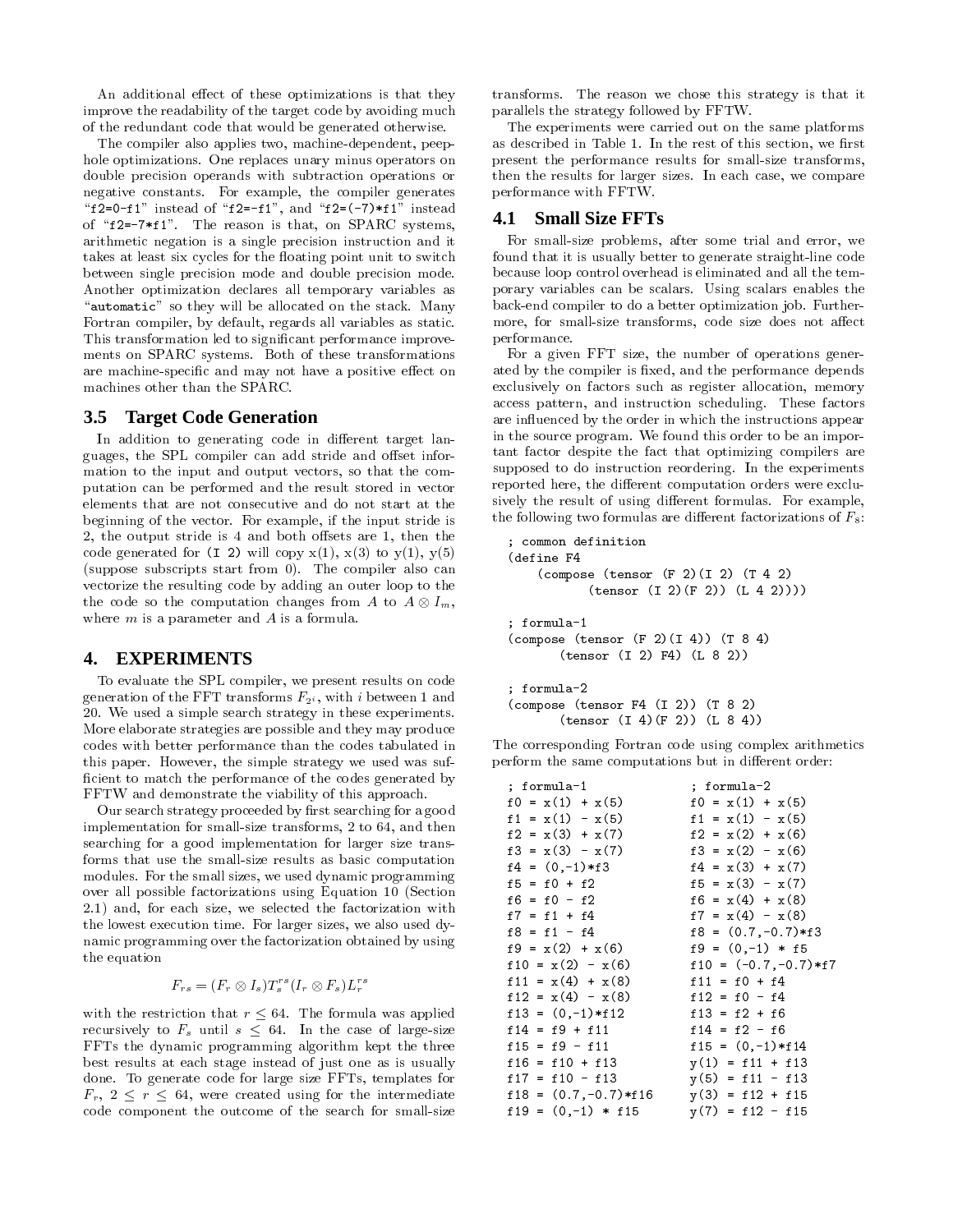

- # ! \$-" %

| $f20 = (-0.7, -0.7) * f17$ | $f20 = f1 + f9$    |
|----------------------------|--------------------|
| $y(1) = f5 + f14$          | $f21 = f1 - f9$    |
| $y(5) = f5 - f14$          | $f22 = f8 + f10$   |
| $y(2) = f7 + f18$          | $f23 = f8 - f10$   |
| $y(6) = f7 - f18$          | $f24 = (0,-1)*f23$ |
| $y(3) = f6 + f19$          | $y(2) = f20 + f22$ |
| $y(7) = f6 - f19$          | $y(6) = f20 - f22$ |
| $y(4) = f8 + f20$          | $y(4) = f21 + f24$ |
| $y(8) = f8 - f20$          | $y(8) = f21 - f24$ |

 "- < -4 6: 7<  :  gramming was used on the formulas generated by Equation 6. A   - - - - $\Box$  . The contract of the contract of the contract of the contract of the contract of the contract of the contract of the contract of the contract of the contract of the contract of the contract of the contract of the co - # --% -

- 그 사람들은 아이들의 사람들은 아이들의 사람들은 아이들의 사람들은 아이들의 사람들은 아이들의 사람들을 만들어 있다. 이 사람들은 아이들의 사람들은 아이들의 사람들의 사람들을 만들어 있다.  $\blacksquare$  . The contract of  $\blacksquare$  and  $\blacksquare$  . The contract of  $\blacksquare$  and  $\blacksquare$  . The contract of  $\blacksquare$ results to the contract of the contract of the contract of the contract of the contract of the contract of the - - - - -  (- - -- - -- --- -  -   5- (- (( -- &-- 
-  - -  6 - 100 - 100 - 100 - 100 - 100 - 100 - 100 - 100 - 100 - 100 - 100 - 100 - 100 - 100 - 100 - 100 - 100 - 100 - 1  -- H-(-   - 이 사이트 - 이 사이트 - 이 사이트 - 이 사이트 - 이 사이트 - 이 사이트 - 이 사이트 - 이 사이트 - 이 사이트 - 이 사이트 - 이 사이트 - 이 사이트 - 이 사이트 - 이 사이트  $\mathbf{M}$  , and the contract of the contract of the contract of the contract of the contract of the contract of the contract of the contract of the contract of the contract of the contract of the contract of the contract o  $\blacksquare$  . The second contract of the second contract of  $\blacksquare$  - - - -   &- -8-- - C -  -( -- - -- -- -8- - I& - & - - - &&  slowdown.

 $\mathbf{r}$  , and  $\mathbf{r}$  is the contract of the contract of the contract of the contract of the contract of the contract of the contract of the contract of the contract of the contract of the contract of the contract of th  $\mathbf{r}$  $\mathbb{R}^n$  . And the contract of the contract of the contract of the contract of the contract of the contract of the contract of the contract of the contract of the contract of the contract of the contract of the contract and the contract of the contract of the contract of the contract of the contract of the contract of the contract of the contract of the contract of the contract of the contract of the contract of the contract of the contra  $\mu$ Piops", which is a value calculated by using the equation  $\frac{3244}{100}$ , where N is the size of FFT and t is the execution time in microseconds. The performance of the codes gener-- & - - (- - - --

### **4.2 Large Size FFTs**

 $\blacksquare$ . The contract of the contract of the contract of the contract of  $\Lambda$  and  $\Lambda$  and  $\Lambda$ - - "- --  :- 5 - - - - - -8--

 "-  -  :- - - -  "- < - 4 6: 7< :-  --- - $\mathbf{r}$  , and  $\mathbf{r}$  , and  $\mathbf{r}$  , and  $\mathbf{r}$  , and  $\mathbf{r}$  , and  $\mathbf{r}$  , and  $\mathbf{r}$  , and  $\mathbf{r}$  , and  $\mathbf{r}$  , and  $\mathbf{r}$  , and  $\mathbf{r}$  , and  $\mathbf{r}$  , and  $\mathbf{r}$  , and  $\mathbf{r}$  , and  $\mathbf{r}$  ,  $\blacksquare$  $\mathbf{r}$  , and  $\mathbf{r}$  , and  $\mathbf{r}$  , and  $\mathbf{r}$  , and  $\mathbf{r}$  , and  $\mathbf{r}$  , and  $\mathbf{r}$  , and  $\mathbf{r}$  , and  $\mathbf{r}$  , and  $\mathbf{r}$  , and  $\mathbf{r}$  , and  $\mathbf{r}$  , and  $\mathbf{r}$  , and  $\mathbf{r}$  , and  $\mathbf{r}$  ,  $\mathbb{P}$  . The contract of  $\mathbb{P}$  $\mathbf{A}$  &- - (- - - &-  &  5 -- -- -  - - -  -"- &-

 -8-- - - -  -- & nary Cooley-Tukey style factorization, as expressed in Equa- $\mathcal{A}$  -formulation  $\mathcal{A}$  . The contract of  $\mathcal{A}$  is the contract of  $\mathcal{A}$  is the contract of  $\mathcal{A}$  "- ,  ,- - & "- ,  $\mathcal{A}$ -    - --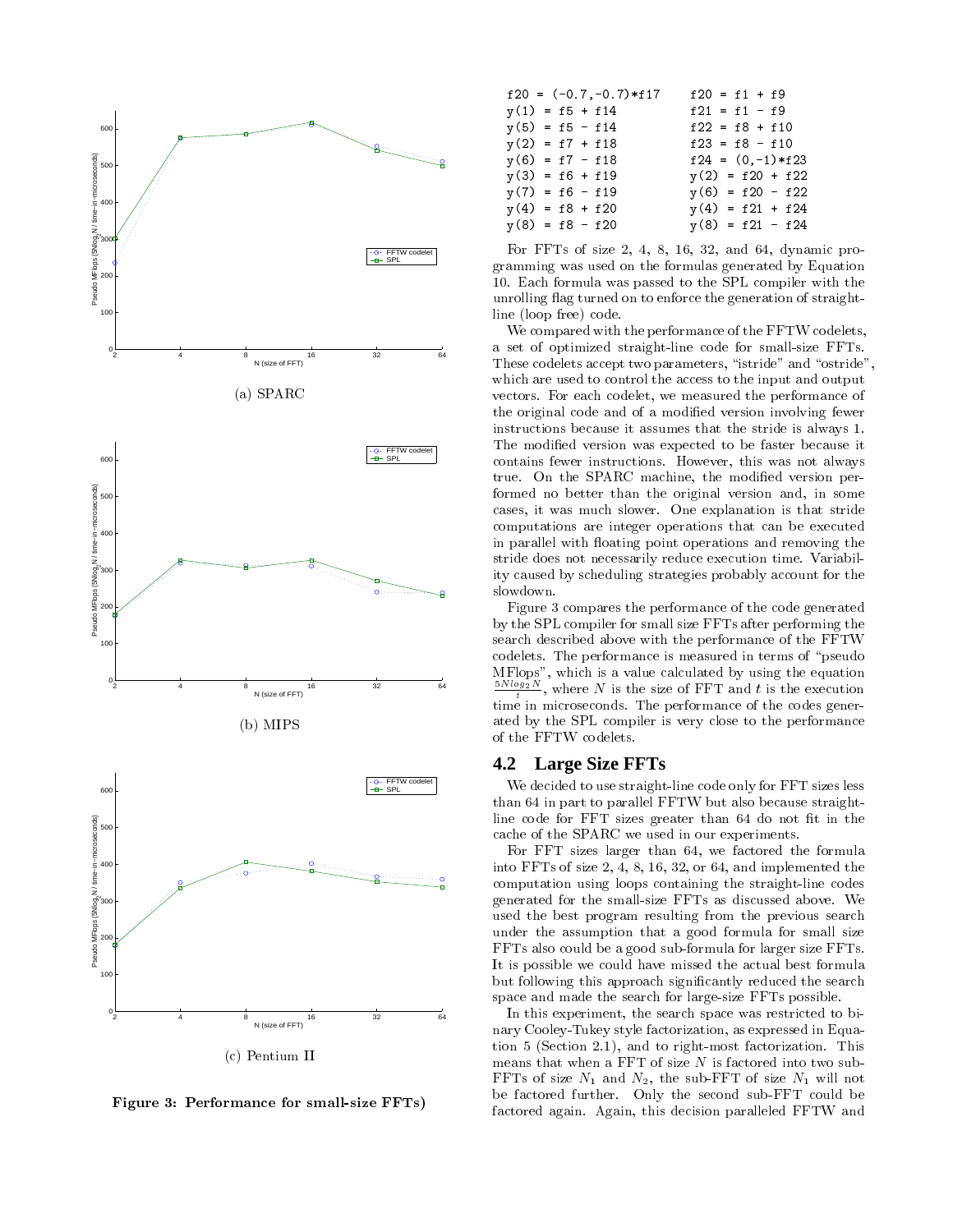

 $(a)$  SPARC







 $\blacksquare$ 

- & ! \$-" 



Figure 5: Memory consumption for large-size FFTs

and the state of the state of the state of the state of the state of the state of the state of the state of the

 $\blacksquare$  . The contract of  $\blacksquare$  $\mathbf{r}$  , and  $\mathbf{r}$  , and  $\mathbf{r}$  , and  $\mathbf{r}$  , and  $\mathbf{r}$  , and  $\mathbf{r}$  , and  $\mathbf{r}$  , and  $\mathbf{r}$  , and  $\mathbf{r}$  , and  $\mathbf{r}$  , and  $\mathbf{r}$  , and  $\mathbf{r}$  , and  $\mathbf{r}$  , and  $\mathbf{r}$  , and  $\mathbf{r}$  ,  !-- - &- - - "- ) (- !-- - -- &- - - "- - -- - - 5 - &-  &-- - &-  - "- --  - &- $\blacksquare$  . The contract of the contract of the contract of the contract of the contract of the contract of the contract of the contract of the contract of the contract of the contract of the contract of the contract of the

  -"- - - -(-  $\blacksquare$  . The contract of the contract of the contract of the contract of the contract of the contract of the contract of the contract of the contract of the contract of the contract of the contract of the contract of the  $\blacksquare$  . The contract of the contract of the contract of the contract of the contract of the contract of the contract of the contract of the contract of the contract of the contract of the contract of the contract of the  $\blacksquare$  . The state of the state of the state of the state of the state of the state of the state of the state of the state of the state of the state of the state of the state of the state of the state of the state of the -  - --- & - -8- --8-  - -- - - -5- & -    --  & \*- + - - - -8- - (- -  -

The performance results for FFT of size  $2-$  to  $2-$  are  $\blacksquare$  . The set of the set of the set of the set of the set of the set of the set of the set of the set of the set of the set of the set of the set of the set of the set of the set of the set of the set of the set of the  $\mathbf{r}$  , and  $\mathbf{r}$  , and  $\mathbf{r}$  , and  $\mathbf{r}$  , and  $\mathbf{r}$  , and  $\mathbf{r}$  , and  $\mathbf{r}$  , and  $\mathbf{r}$  , and  $\mathbf{r}$  , and  $\mathbf{r}$  , and  $\mathbf{r}$  , and  $\mathbf{r}$  , and  $\mathbf{r}$  , and  $\mathbf{r}$  , and  $\mathbf{r}$  , the contract of the contract of the contract of the contract of the contract of the contract of the contract of  $\mathbb{R}$  . The contract of the contract of the contract of the contract of the contract of the contract of the contract of the contract of the contract of the contract of the contract of the contract of the contract of th  $\blacksquare$  . The contract of the contract of the contract of the contract of the contract of the contract of the contract of the contract of the contract of the contract of the contract of the contract of the contract of the --- - -- - - - - - -  

  - - "- - --  $\blacksquare$  . The contract of the contract of the contract of the contract of the contract of the contract of the contract of the contract of the contract of the contract of the contract of the contract of the contract of the the contract of the contract of the contract of the contract of the contract of the contract of the contract of

  - -- -  -- ory requirements. Figure 5 snows that the memory required  $\mathbf{r}$ the memory required by "FFIW estimate". More memory is required for FFTW to find a plan by measuring the exe- - H-(-  5 - &-- -  (- -   5-  -- sessions.

 $\blacksquare$  . The contract of the contract of the contract of the contract of the contract of the contract of the contract of the contract of the contract of the contract of the contract of the contract of the contract of the  $\mathbb{R}^n$  . The contract of the contract of the contract of the contract of the contract of the contract of the contract of the contract of the contract of the contract of the contract of the contract of the contract of results the contract of the contract of the contract of the contract of the contract of the contract of the contract of the contract of the contract of the contract of the contract of the contract of the contract of the co and  $2^{--}$ . By analyzing the size of individual segments of the  $\,$ -8-&- -  - - -- -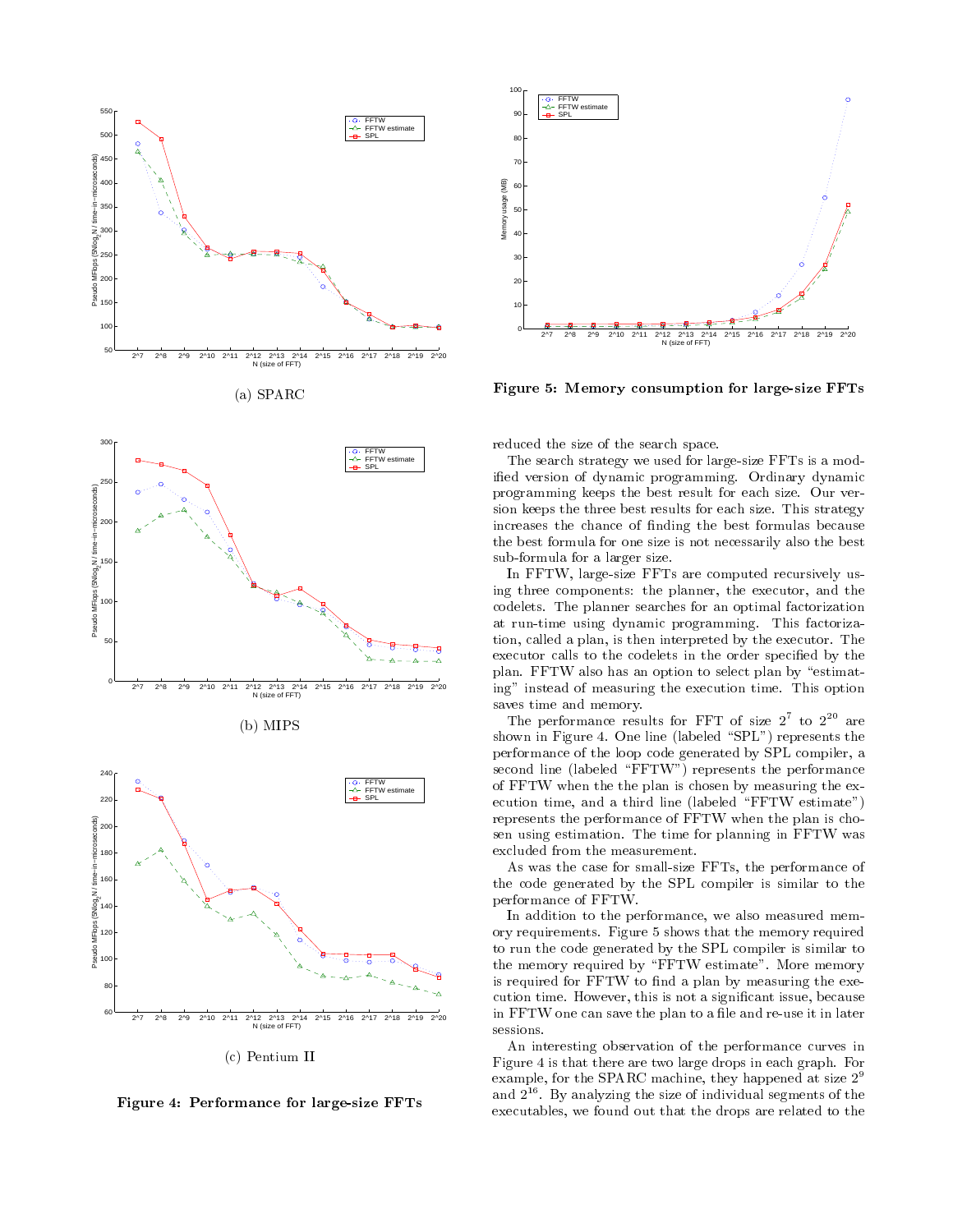

Figure 6: Accuracy of FFT computation

data cache. The size of data segment exceeded L1 cache limit (16KB) when the problem size reached  $2^9$ , and exceeded L2 cache limit (2MB) when the problem size reached  $2^{16}$ . The next limitation would be the physical memory size. Our SPARC machine has 128MB memory, about 90MB of which can be used to run a specific program. For this reason, from size  $2^{21}$  to size  $2^{22}$  we expect to see another performance drop. The curves of the other two machines have similar shapes.

It is not surprising that our loop code matched the performance of FFTW's recursive code. Our loop code was generated by applying recursive factorization rules and hence followed the same computation order and data access pattern of the recursive code used by FFTW. One possible drawback of the loop code is that code size may increase faster than recursive code because recursive code can re-use "codelets" while loop code has to duplicate them. Our analysis, however, showed that the increase of code size was very slow. The size of the text segment of the loop code for size  $2^{20}$ was only 50 percent larger than that of size  $2^7$ .

Finally, we measured the accuracy of the computation represented by these code by using the package benchfft [4]. Figure 6 shows the relative error of FFT of each size.

#### 5. **RELATED WORK**

Our approach is similar to that used by  $FFTW$  [5, 6]. However, FFTW is specific to the FFT. Since the algorithm and implementation are mixed in the package, it's not easy to extend the ability to other algorithms. A recent work by [17] showed how to modify FFTW to support discrete cosine transform. However, doing this requires a good understanding of the internal mechanism of FFTW, especially the compiler that generates the codelets. This requirement is too much for an ordinary user. Our use of SPL allows us to implement and optimize a far more general set of programs. FFTW also utilizes a special purpose compiler. However, their compiler is based on built-in code sequences for a fixed set of FFT algorithms and is used for generating only codelets. FFTW uses runtime dynamic programming to search for efficient implementations, while our approach performs search at compile-time and allows more flexible selection of search algorithm and search space.

Similar to the work in FFTW is the package described in [11] for computing the Walsh-Hadamard transform (WHT). This work is closer in spirit to the work in this paper in that the different algorithms considered are expressed mathematically and the search is carried out over a space of formulas. Similar to FFTW, the WHT package is restricted to a specific transform, and a code generator restricted to the WHT is used rather than a compiler.

Another closely related work is EXTENT [3], which uses tensor product to represent block recursive algorithms and uses a translator to generate programs in high-level languages. Our work differs from EXTENT in several way: at first, we provide a language for describing algorithms, while in EXTENT an "application subsystem" has to be added for every algorithm. Secondly, our use of templates enable us to extend the algorithm defining language and to change the code generation strategy without modifying the system; while in EXTENT, code generation is built into the translator so that it doesn't have this flexibility; thirdly, in EXTENT performance data is fed back to the user for manual performance tuning; while we use search to automate the tuning procedure.

Also related to our approach is the ATLAS project, whose goal is portable high performance implementation of the Basic Linear Algebra Subroutines (BLAS) [18]. They isolate machine specific operations to several routines that deal with performing optimized on-chip, cache contained matrix multiply. General matrix multiply is built from these basic routines. The basic routines are created by a code generator that searches for the correct blocking and loop unrolling factors based on timing information. PHiPAC[2] presents some guidelines for writing compiler friendly high performance C programs and makes use of code generators to create special purpose (for matrix multiply) C code that follows these guidelines. Their code generators are parameterized so that they can tune performance by searching over these parameters. Our work differs from theirs in that they are focusing on general linear algebra routines, while we are interested in different signal transform algorithms. Furthermore, their code generators are hand-coded, while we can automate the entire procedure through the use of a domain-specific language and compiler.

We use compile-time search to find optimal implementations. Kisuki and Knijnenberg [12] presented similar ideas using the term "iterative compilation". They experimented with loop tiling, loop unrolling and array padding with different parameters, as well as different search algorithms. Their results appear to be good compared with static selection algorithms. One difference between their work and ours is that we allow a wider range of search objects because, in addition to compiler options, input programs can be in the search space.

#### **CONCLUSIONS** 6.

We have presented a domain-specific language, SPL, and compiler for representing and implementing signal processing algorithms. The SPL compiler applies several optimizations and transformations and is extensible in that new operators and their semantics can be introduced using a pattern matching mechanism and templates. When the compiler is combined with an algorithm generator and a search engine, as is the case in SPIRAL, it is possible to automatically search for optimal implementations. This paper shows that